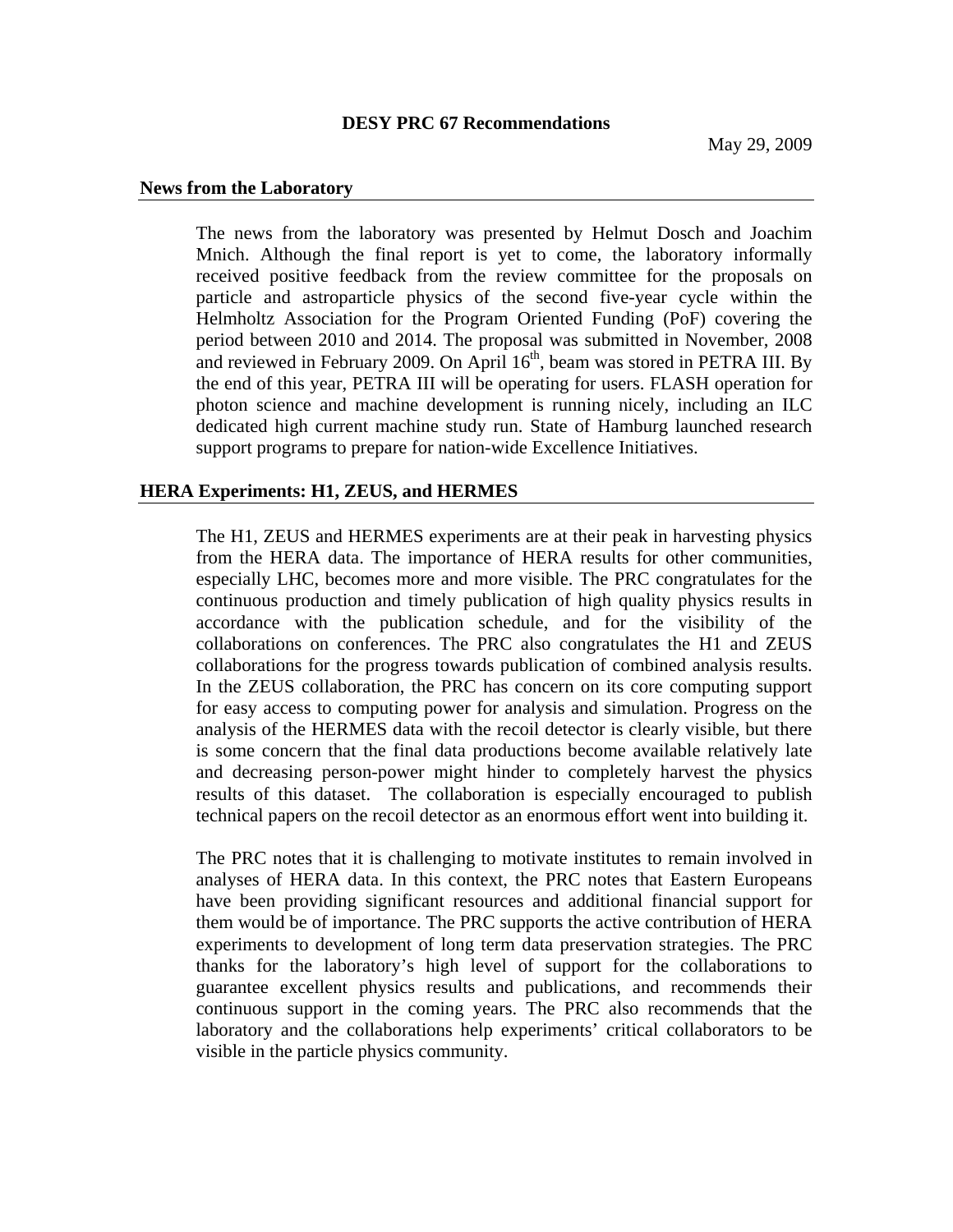It would be desirable for the next PRC to see a summary of the key physics results that HERA experiments have published and the priority for the remaining high impact papers. The PRC strongly recommends the polarization task team to present a solid result of the polarization at the next PRC meeting, which can be officially used by various electroweak measurements at HERA.

# **LHC**

The PRC acknowledges that the DESY LHC groups have made significant contributions to the ATLAS and CMS experiments, and have very good and fruitful collaboration with local universities in Hamburg and Berlin. Both groups have been taking visible responsibilities for detector and trigger commissioning and operation. The CMS group has worked out a pragmatic solution for the PMT readout of the CASTOR calorimeter which had been found to be exposed to unexpectedly large magnetic stray fields. Both groups have attracted many young postdocs and Ph.D. students. As the time for first collisions approaches, both groups have strong emphasis on physics analysis of the first data. In addition to Z, QCD, and Top physics, the groups are starting new attractive activities in SUSY and Higgs searches. The PRC encourages a close collaboration of the DESY groups in these activities in order to maximize the impact and visibility within the Physics Working Groups of the collaborations. Both ATLAS and CMS groups are preparing for participation for sLHC, the luminosity upgrade of LHC. The PRC encourages the participation to these upgrades within the Helmholtz Alliance. The PRC recognizes that both groups need DESY scientists who could coordinate these upgrade efforts. During the LHC running periods, the groups would need more travel support in order to achieve their responsibilities in operations. The PRC acknowledges the groups' efforts on outreach programs such as the LHC exhibition (Berlin October 2008, now traveling exhibition).

The PRC would like to get a report on the activities in the Analysis Center at the next PRC meeting.

#### **ILC**

The PRC congratulates the DESY ILC team for continued high levels of critical contributions for ILC accelerator and detector development. In the accelerator development, the XFEL experience will be of great value as for ILC cavity production (30 cavities to be built for the ILC-HighGrade project; successful identification and association of weld defects and impurities leading to quenches), and FLASH with ILC-like beam parameters will provide important operational know how. The role of DESY in these regards has been well recognized by the ILC community. In detector development, DESY has been strongly involved in R&D collaborations such as CALICE, LC-TPC, and FCAL, and has provided strong leadership in developing an ILC detector concept, in producing the LOI with detector optimization, and in benchmark physics studies. The PRC notes that the DESY group would need a minimal level of engineering support for work on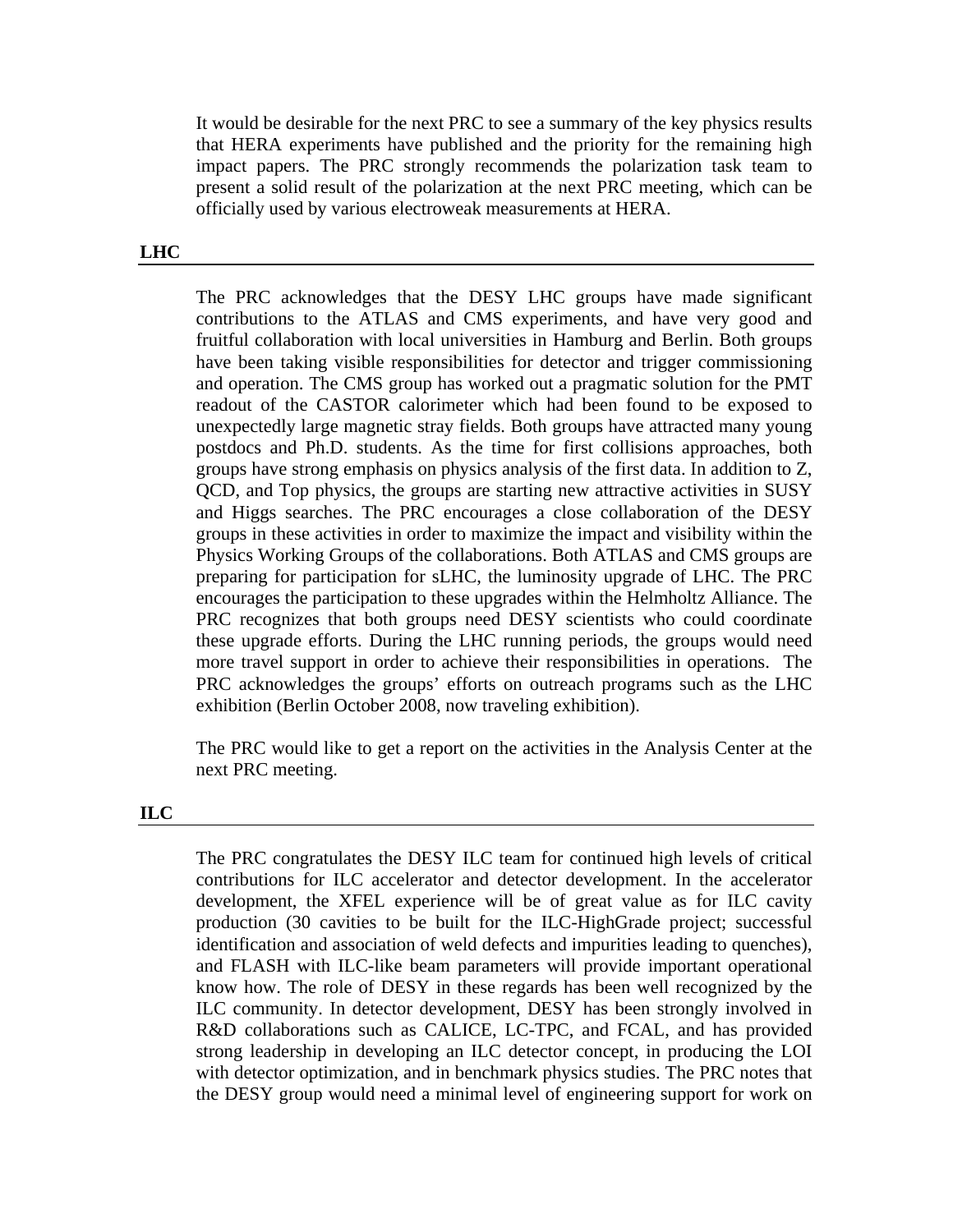the detector concept in the TDP Phase II. The PRC recommends that the DESY ILC team maintains strong involvement in ILC accelerator and detector developments and exploits connection in detector development between ILC and other projects such as sLHC and XFEL. The PRC congratulates the ILC team for engaging young physicists in ILC detector development as part of "hands-on" education. The PRC encourages the ILC team to maintain contacts with the CERN community developing the CLIC project.

### **Astroparticle physics**

The astroparticle physics activities of DESY were not formally reviewed since most experts were unavailable due to an IceCube collaboration meeting in Madison, U.S. The PRC was nevertheless impressed by the overview given by Christian Spiering. IceCube installation has again been very successful in the last season with a new record of 19 strings deployed. A variety of interesting physics results have been obtained from analysis of the data taken with the partial IceCube detector where DESY continued to be a major contributor. The DESY IceCube group is also successfully pursuing the multi-messenger program in collaboration with MAGIC and has contributed to the camera hardware of the second telescope of MAGIC, currently being in the commissioning phase on La Palma. The CTA activity has been steeply ramped up in the last months with emphasis in the areas of prototype telescope construction, array control and operation, as well as simulation work for trigger and timing studies. The PRC congratulates the astroparticle physics groups for their achievements. On the next PRC meeting in November, a detailed report on the CTA activities as well as a presentation of the results from the test measurements for acoustic neutrino detection (SPATS) are expected.

### **Theory**

The DESY theory group maintains a core effort in a broad range of topics that are main stream in the fields of high energy physics and cosmology. This includes four main thrusts: i) Collider physics in connection with HERA, LHC and a future prospective ILC as well as B factories, ii) Lattice Gauge Theory playing an important role in developing advanced methods for non-perturbative field theories, iii) particle cosmology with a leading role in developing ideas to explain matterantimatter asymmetry and dark matter, iv) string theory with possible connections to strongly coupled gauge theories and cosmology. The PRC recognizes the efforts of the DESY HH theory group to re-establish leadership in the phenomenology/collider physics thrust after the retirement of Professor Zerwas. The PRC gives full support to this endeavor which is of crucial importance in the starting LHC era, and hopes to hear about significant progress on these efforts in the next PRC meeting in November. The DESY theory group, both in HH and Zeuthen, have programs which go in line with the laboratory's experimental initiatives. The PRC encourages strong connections between the Hamburg and Zeuthen theory groups. The PRC, furthermore, supports the development of a